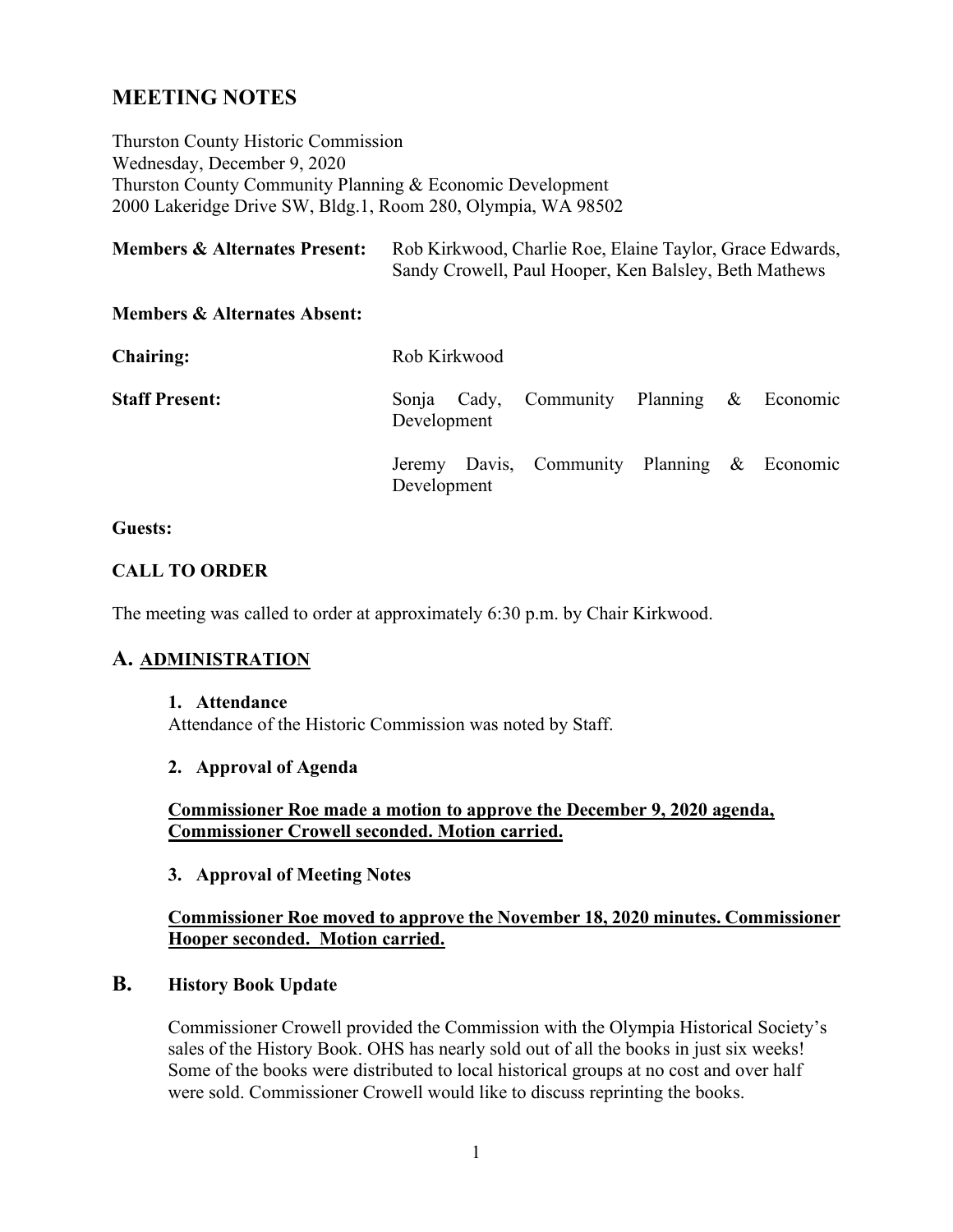Mr. Davis presented the process to reprint the books, starting with the Commission agreeing to move forward with the project and to designate a portion of their budget to the printing of the books, this would also have to be approved by the Board of County Commissioners, OHS would also have to confirm whether they would like to extend their contract to distribute a second printing of books. Staff and Commissioner Crowell are currently researching what the costs to reprint will be. Staff believes the cost for additional permissions to use copyrighted images will be between \$825 and \$900. Commissioner Crowell has contacted Gorham Publishing and shared initial price points to print on demand through Amazon. Staff will speak with legal to ensure there would be no issues with the County printing the book on demand. The Commission was receptive to printing on demand and felt it has the potential to reach a much larger audience. Commissioner Crowell shared that the publicity of the book is being decreased due to lack of books, but it was agreed to continue to discuss the book with the Rotary Club and create an interest list.

Commissioner Balsley inquired whether the Historic Commission would use funds previously designated for other 2020 projects to fund the reprinting of the book. Mr. Davis stated that he had requested to management that the 2020 budget be rolled over to 2021 due to Covid. This request included the need for funds to continue the proposed Interpretative Panel project at the RAC, Stairwell photo replacements, the Heritage Marker Pilot Project, and the reprinting of the history book.

The Historic Commission voted and agreed to pursue the reprinting of the history book through the County with exploring pricing and bringing the information to the January meeting.

## **C. Journal Update**

Commissioner Roe updated the group that the  $13<sup>th</sup>$  edition of the Journal will be available the last week of December. The Journal is expected to receive \$10,000 in 2021 for printing.

## **D. Plaque Updates**

Commissioner Kirkwood has continued to price bronze plaques to mark properties as they are placed on the Historic Register. He believes they will be around \$600-\$700 a piece and will be 12" in size. Commissioner Kirkwood will send an updated estimate to staff when available. The Yelm Cemetery was added to the Historic Register this year and will be awarded the first plaque.

## **E. Heritage Grant Program Application Review**

Commissioner Edwards summarized the nine Heritage Grant applications that were received for 2021. The subcommittees ranking of the applications are: The Olympia Historical Society and Bigelow House Museum, The City of Lacey, Gate Community Club, South Thurston County Historical Society, City of Tenino, Olympia Arts &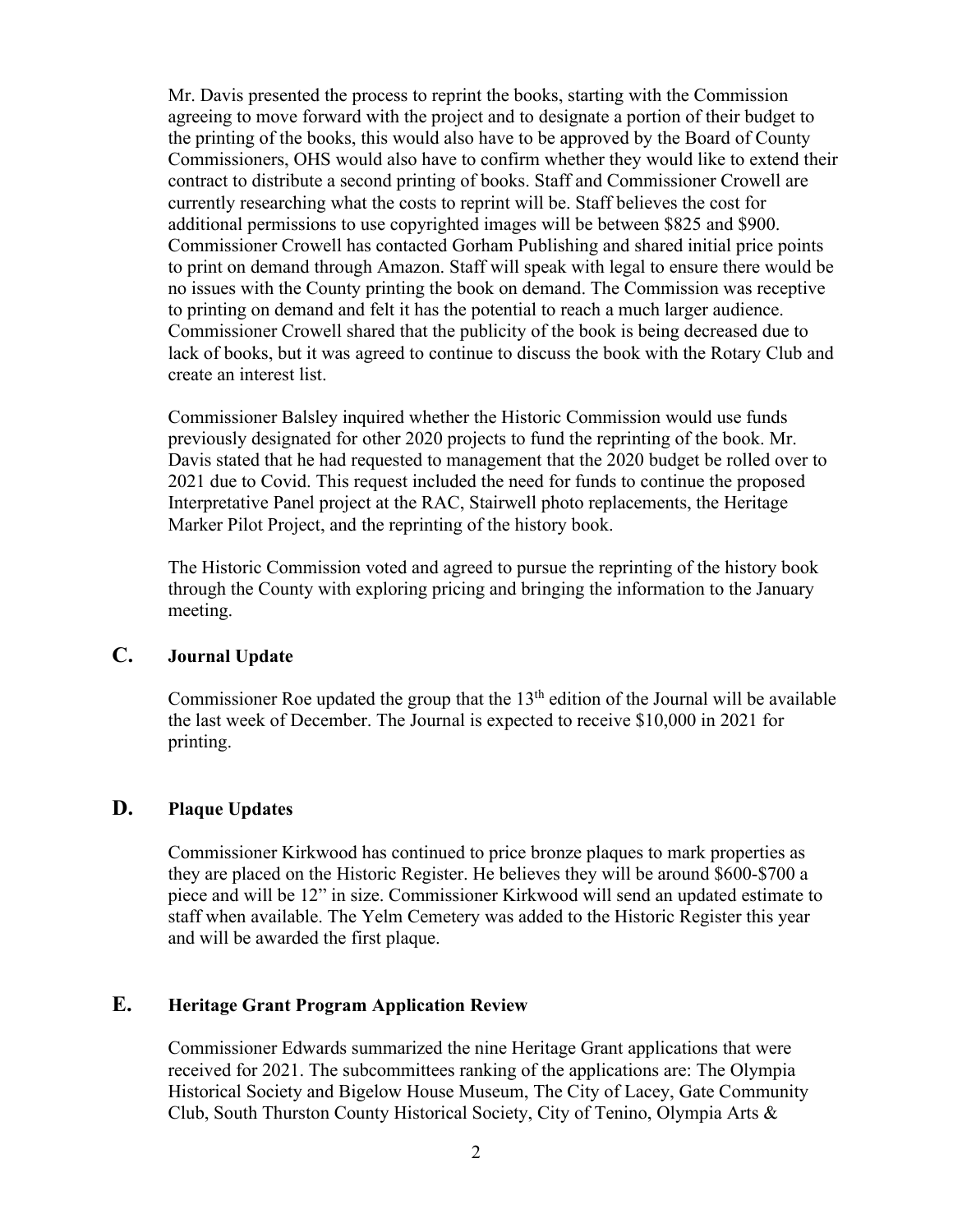Heritage Alliance, Olympia Tumwater Foundation, The Rachel Corrie Foundation for Peace and Justice, and Tenino VFW Post 5758. The Subcommittee had met via Zoom with representatives from the Rachel Corrie Foundation for Peace and Justice to discuss more details of their proposed project. They also received additional materials lists from projects requesting funds for remodels/rehabilitation projects.

A few Commission members inquired with staff about how much oversight the Commission has once a project has been awarded funds. They would like the Subcommittee to have the ability to check in with grantees throughout the year for project updates to ensure funds are being used properly for historic preservation; for example, that building materials meet the Secretary of Interiors Standards. Staff will speak with the legal department to find how much can be included in each individual contract.

**Commissioner Edwards made a motion to recommend the approval of the top six ranked applications and approval of the three lowest ranked applications if the Historic Commission officially receives the proposed \$20,000 of additional funds for Heritage Preservation. Commissioner Crowell called the vote. Commissioners Balsley and Roe abstained. The rest of the members were in favor. Motion carried.**

## **F. Group wrap up of 2020 and get ready for 2021**

Commissioner Kirkwood sent a letter to the Historic Commission prior to the meeting celebrating the Commission's successes over the course of 2020 despite the pandemic. It also requested the Commission members to begin thinking individually about what projects they would like to accomplish in 2021. The Commission members were appreciative of the letter. The projects will be discussed in the January 2021 meeting when the work program and budget will be decided. Mr. Davis requested Commissioner Kirkwood submit his letter to the Board of County Commissioners to share the Historic Commissions accomplishment, the letter will be sent once the budget is finalized.

## **G. Historic Register Brochure Draft**

Commissioner Crowell and Ms. Cady shared the draft brochure for the Historic Register they had created. The intent of the brochure is to inform the public of the benefits of placement on the register and the criteria and processes to be added. Commission members suggested adding the brochure to the website.

## **H. Subcommittee Updates**

The Commission discussed the following projects:

- $\Box$  Joint Meetings with Other Commissions (Charlie, Sandy Rob, Grace)
- $\Box$  Outreach Committee/Birthday Celebration County Fair (Ken, Grace, Paul) Not discussed.
- $\Box$  Historic Interpretive Panels at the RAC- (Ken, Paul, Elaine, Rob) Rob and Ken have spoken with Jennifer Burbidge with Lacey Parks and discussed placing an